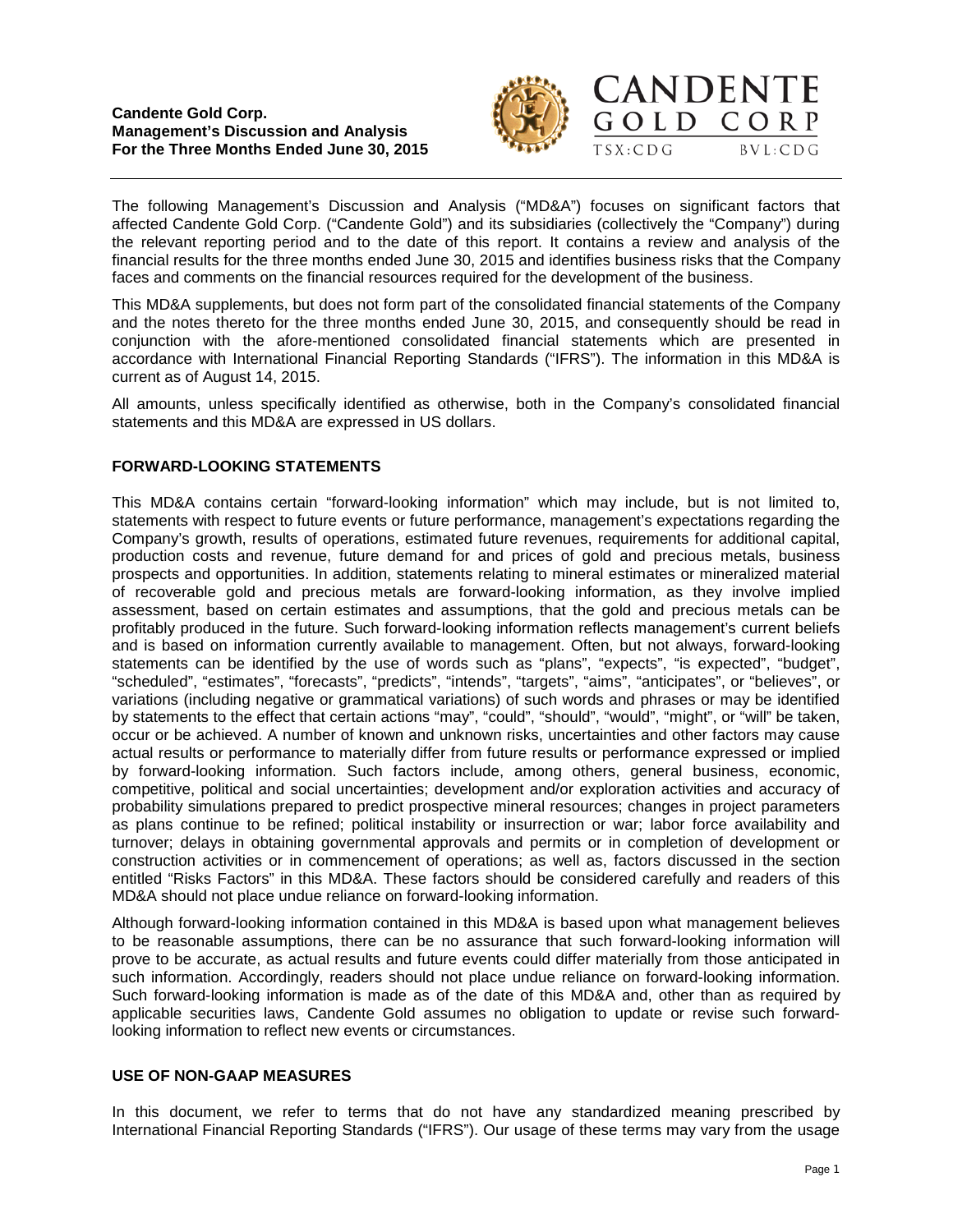

CORP

 $BVL:CDG$ 

adapted by other companies and they cannot be reconciled to comparable terms in the issuer's, consolidated financial statements for the three months ended June 30, 2015.

In this document and in the Company's consolidated financial statements, unless otherwise noted, all financial data is prepared in accordance with IFRS.

### **BUSINESS OVERVIEW AND STRATEGY**

The Company is principally engaged in the exploration and development of mineral properties in Mexico and Peru. The Company is in the exploration stage as its properties have not yet reached commercial production and none of its properties is beyond the preliminary exploration stage. All work presently planned by the Company is directed at defining mineralization and increasing understanding of the characteristics of, and economics of, that mineralization. The Company's principal asset is the El Oro gold-silver property located in the states of Mexico and Michoacan, Mexico (the "El Oro Property" or the "Property"). As of the date of this MD&A, the Company holds a 70% interest in the El Oro Property and 100% of rights to explore and reprocess tailings deposits that are located throughout the Municipality of Hidalgo, State of Mexico. The Company has commenced evaluation activities on the recently acquired gold and silver tailings deposit.

On February 20, 2015 the Company closed a non-brokered private placement (the "Private Placement") such that total proceeds of CDN\$572,000 were raised and 19,066,663 shares were issued at a price of CDN\$0.03 per Share. The Private Placement was oversubscribed however TSX rules did not permit the additional subscriptions. Joanne C. Freeze, President and CEO of Candente Gold, Paul H. Barry, Chairman of the Board and Dr. Kenneth G. Thomas, an independent director, subscribed for and were issued 2,000,000, 2,089,043 and 400,001 shares respectively. Net proceeds of the Private Placement will be used for funding evaluations of the Company's El Oro project, including metallurgical test work, and for general corporate purposes.

On February 24, 2015, the Company signed a Letter of Intent ("LOI") for an agreement pertaining to the Mexico Mine Tailings Reprocessing Operation ("MMTRO") planned at El Oro, Mexico. The LOI was between Candente Gold and Minera Arcu S.A. de C.V ("Minera Arcu"), which has extensive experience and technical expertise in developing and operating tailings reprocessing projects in Mexico. In addition to its expertise, Minera Arcu agreed to invest capital required in respect of the acquisition and installation of equipment related to both testing and operating of the mineral concentration and recovery processes for the Tailings. During the testing period Candente Gold was to receive all revenues from gold and silver sales. Had tests been successful, Candente Gold would have then evaluated installation of a full size plant. Candente Gold reserved exclusive right to decide to proceed or not with the Minera Arcu process, or to proceed with an alternate method of reprocessing the Mexico Mine Tailings ("Tailings") if such alternate method, in the sole determination of the Company, is/was considered technically superior and/or projected to provide better financial returns to Candente Gold. .In May 2015, the Company decided not to pursue the processing agreement with Arcu, for gravity recovery of gold and silver from the Tailings. Pilot plant testwork in recovering gold and silver was variable and not considered viable for further pilot plant work and large scale development in Management's view.

The Company also commenced leach extraction testwork at McClelland Laboratories, Inc. in Sparks, Nevada for the Tailings. This testwork program was to evaluate the potential for leach extraction of gold and silver from representative samples collected from the Tailings during the 2014 Auger Sampling program. A key aspect of this leach testwork program is that the Tailings will be subjected to additional grinding prior to leaching. Testwork completed in the late 1980's indicated that additional grinding of the tails may significantly improve precious metal recoveries by cyanide leaching. This testwork will also include additional metallurgical and mineralogical characterization of the Tailings, which will assist in optimizing recovery strategy. Cyanide leach extraction technology is one of the most commonly applied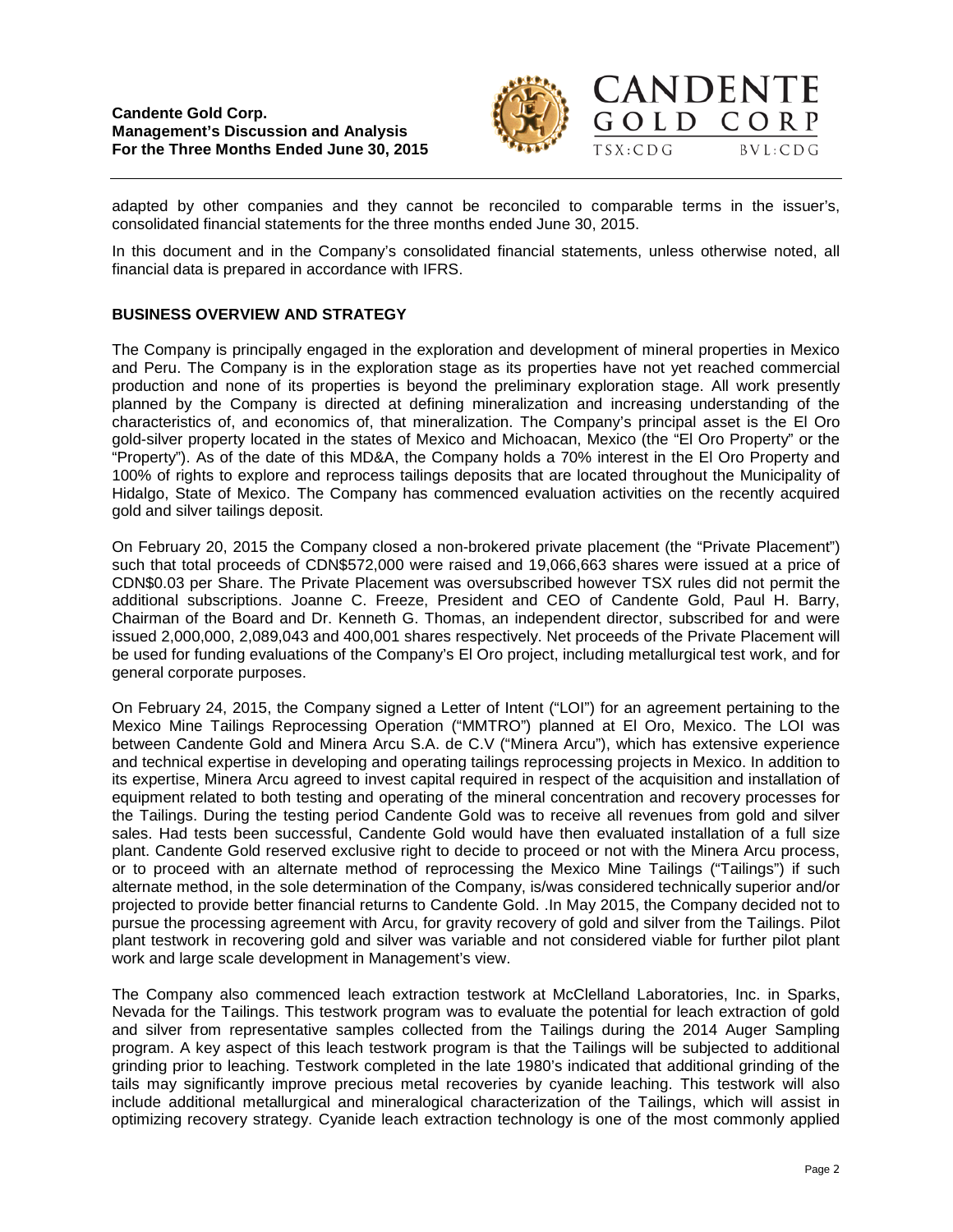

GOLD CORP

 $TSX:CDG$ 

 $BVL:CDG$ 



The testwork program also included metallurgical and mineralogical characterization of the tailings, which has provided some insight as to the characterization of the gold and silver in the tailings. As a result additional testwork is planned to assess the potential of producing a gold-silver concentrate for toll treatment at an offsite processing facility.

Importantly, analysis has shown the Mexico Mine Tailings have a silica content of greater than 80%. The combination of high precious metals content and high silica content offers potential for the tailings to be sold to smelters for use as a smelter flux. Expressions of interest have been received and are being pursued. Smelting is a pyrometallurgical process that is utilized to recover metals from concentrates, and in addition it typically recovers a significant portion of the precious metals from the flux.

In addition, the Company has received Expressions of Interest from groups to finance and/or enter into a joint venture for the MMRTO. The Company is pursuing these interests simultaneously with the leach testwork program.

# **NEW CHIEF FINANCIAL OFFICER AND CHAIRMAN OF THE BOARD**

In March 2015, the Company appointed Paul H. Barry as Chairman of the Board of Directors of the Company. His tremendous experience in global operations, strategy and capital raising has been instrumental in advancement of the Tailings project at El Oro, Mexico this year. Paul's appointment as Chairman strengthens the Board of Directors and ensures that the Company has leadership necessary to enhance shareholder confidence and ensure that all parties are aligned towards achieving cash flow from the Tailings. Mr. Barry has brought a strong focus on shareholder value creation throughout his business career. He worked at Duke Energy Corporation (NYSE: DUK), the largest electric utility in the U.S., and was President of Duke Energy Americas, and Chief Development Officer. Mr. Barry has over thirty years of management experience and has served in senior executive roles for several of the world's largest mining and energy companies. Previously, Mr. Barry served as Executive Vice President and Chief Financial Officer of Kinross Gold Corporation (TSX: K) where he oversaw \$16.5 billion of assets, raised \$5 billion in new debt financing, and advised the Board regarding capital spending across four global regions. In addition, Mr. Barry has served at Duke Energy, BP/Amoco, and General Electric. Currently, Mr. Barry is Chief Executive Officer of Public Infrastructure Partners LLC (PIP), an operating platform and principal investor in the energy and mining sectors with offices in Toronto, New York, Houston, and Charlotte. PIP originates, advises, and invests in both public and private companies, and co-ventures with select private equity funds, hedge funds and merchant banks.

Also in March, the Company appointed Faisel Hussein as Executive Vice President and Acting Chief Financial Officer of the Company. Mr. Hussein brings extensive finance and strategic experience and has successfully completed many billions of dollars in global capital markets execution including mine project financings, M&A execution, and capital raising. Mr. Hussein has over fifteen years of finance and operations experience. Since 2010, he has been a Principal at Public Infrastructure Partners LLC (PIP), an operating platform and principal investor in the mining and energy sectors with offices in Toronto, New York, Houston, and Charlotte. From 2006 to 2010, Mr. Hussein was an investment banker with RBC Capital Markets where he co-founded the Los Angeles investment banking office, expanded the firm's global footprint, and executed cross-border M&A and capital markets transactions. Prior to 2006, Mr. Hussein advised international governments regarding privatizations, large-scale utility operations restructurings, and bi-lateral donor agency investments. Mr. Hussein began his career as an investment banker in the NYC offices of Salomon Brothers.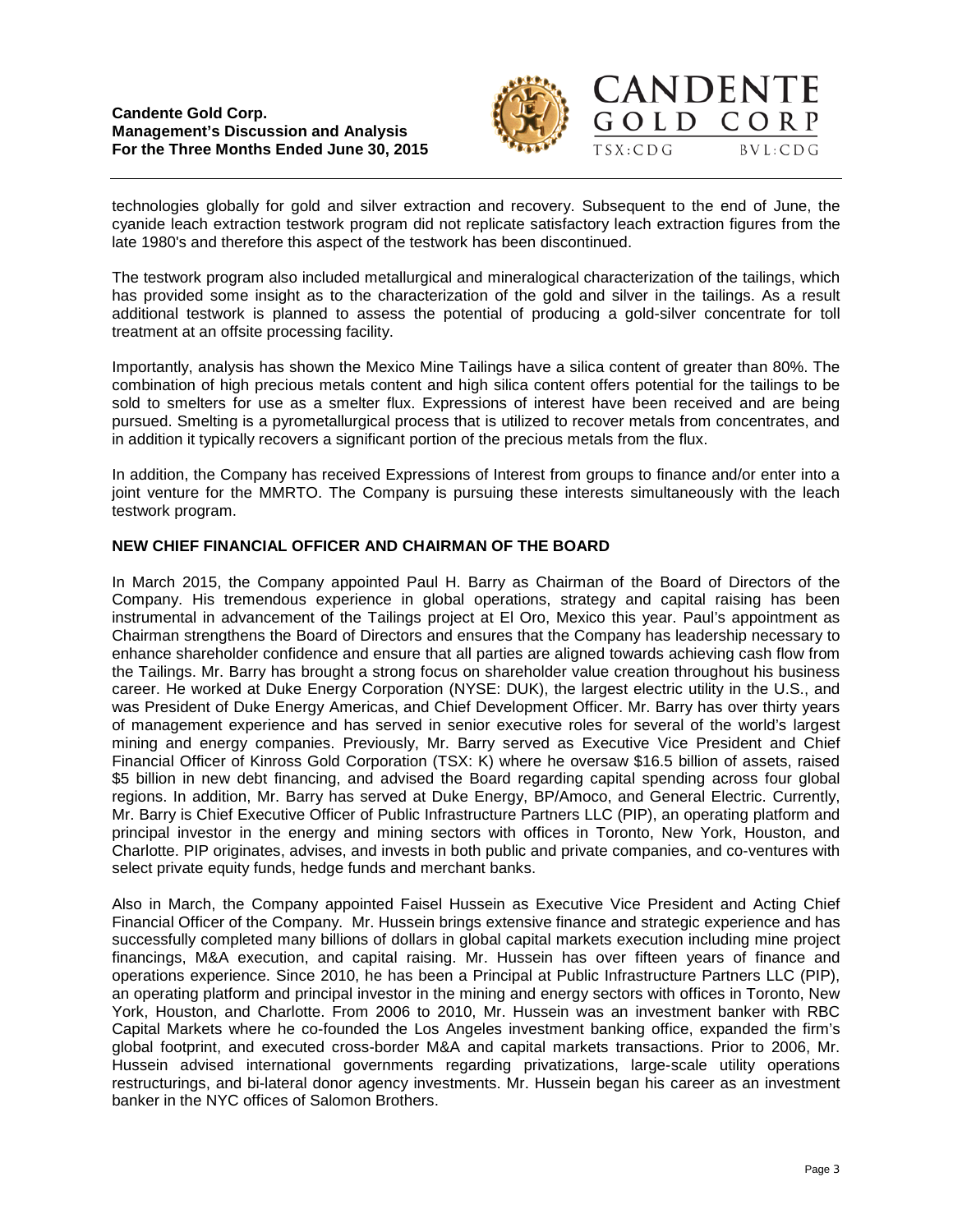

GOLD CORP

 $TSX:CDG$ 

 $BVL:CDG$ 

# **PROJECT SUMMARY & OPERATIONAL OUTLOOK**

*The forward-looking information contained in this section is subject to the risk factors and assumptions contained in the section "Forward-Looking Statements" included with this MD&A. These factors are described under the heading "Risk Factors" and are Non-GAAP measures.*

### *Mexico*

### **El Oro Property**

The El Oro Property is located in one of the most significant high grade gold-silver districts in Mexico, approximately 110 km west-northwest of Mexico City in the states of Mexico and Michoacán, and within the El Oro and Tlalpujahua mining districts. The district hosts 57 known veins of which at least 20 veins have past production of precious metals. Majority of historic gold and silver production came from two principal veins, the Veta San Rafael and the Veta Verde with historic production to date of over 8 million ounces of gold equivalent. Historic mining grades were in the range of 19 to 80 grams per tonne ("g/t") gold and between 240-800 g/t silver. Company personnel have identified the existence of 143 drill holes, 115 historic shafts and 44 adits on the El Oro Property. The Company currently holds a 70% working interest in the El Oro Property.

Since 2006, the Company has completed a comprehensive exploration program that has resulted in discovery of additional gold and silver mineralization well below the historical workings of the San Rafael Vein over a strike length of approximately 3.5 kilometers.

On July 27, 2012, the optionor Goldcorp S.A. de C.V. ("GoldCorp Mexico") and Desarrollos Mineros San Luis, S.A. de C.V. ("Desarrollos") confirmed that the Company had met all obligations for the exercise of the second option (pursuant to the Company's letter dated May 1, 2012) under the Letter Agreement dated May 5, 2006 as amended pursuant to the agreement dated February 2, 2009 and December 31, 2009. By way of this letter, GoldCorp Mexico and Desarrollos elected not to proceed with the Back-In Option on the historic part of the property, but did elect to maintain their 30% undivided right, title and working interest in the entire El Oro Property.

On June 12, 2013, the Company entered into an agreement with the municipality of El Oro that provides the Company with access and processing rights to the tailing deposits from the historic El Oro mines which contain elevated levels of both gold and silver and which management believes may have the potential to be recovered economically. The tailings deposits are within the town site of El Oro, are easily accessible and are immediately adjacent to existing road access, as well as power and water services.

The agreement provides for contributions to the municipality of US\$25,000 upon signing and monthly contributions of US\$3,000 starting 30 days after signing. Contributions are to be used to fund Social projects for citizens of El Oro. If Candente Gold decides to enter into the processing and the reclamation phase (Phase II), then an 8% Net Profits Interest ("NPI") will be paid to the municipality during the period of operation. If during any months of processing, there is no NPI due then a monthly contribution of US\$3,000 will be made. Please also refer to news release dated June 13, 2013.

The MMTRO has been the main focus of the Company's exploration and evaluation efforts since signing the June 12, 2013 agreement. In early 2014, the Company received a preliminary level study from an independent consulting engineering firm indicating that the reprocessing and reclamation of the historic tailings offers potential for a positive financial return. The study recommended that additional technical and financial assessment be performed to further develop the project (see Candente Gold News Release 034 dated April 15, 2014). Subsequent to receipt of the preliminary independent study the Company carried out a verification sampling program which was successful in validating a significant portion of the historic assay results. Results from the 2014 verification sampling program were then combined with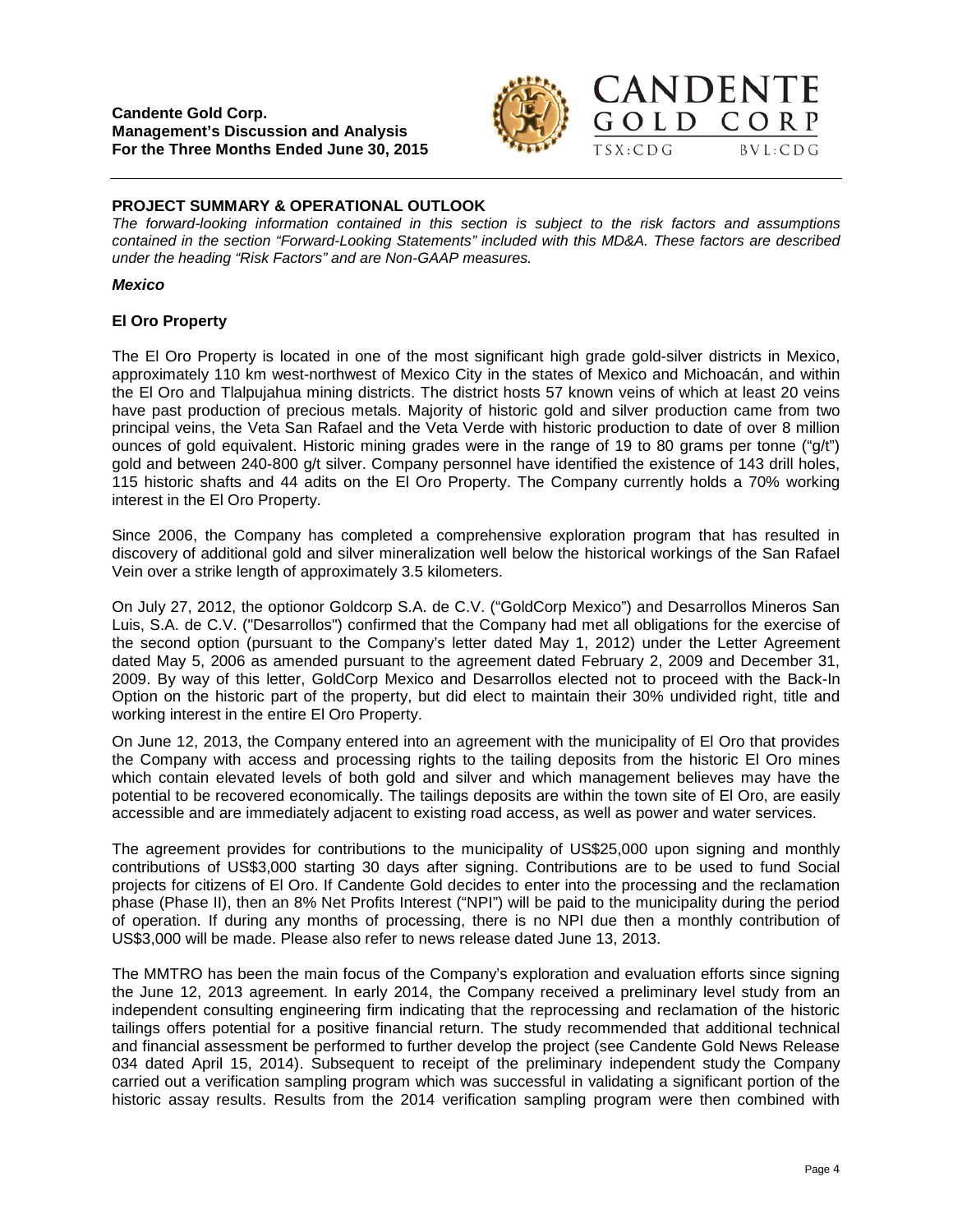# **Candente Gold Corp. Management's Discussion and Analysis For the Three Months Ended June 30, 2015**



historical results and used by an Independent consultant to develop an Inferred Mineral Resource Estimate which was completed on July 8, 2014.

A Technical Report, compliant with National Instrument 43-101 Standards of Disclosure for Mineral Projects ("NI 43-101") documenting the updated Mineral Resource Estimate was filed on SEDAR on August 25, 2014.

In 2016, the Company plans to continue evaluation work, especially metallurgical test work to ascertain gold and silver recoveries and potential economic viability of Tailing reclamation and reprocessing operation.

#### *Peru*

Given that the Company's exploration priority is the El Oro property in Mexico and the high cost of maintaining mineral rights in Peru, the Company allowed certain claims to lapse in Peru which resulted in an impairment of \$1,185,000. Much of this impairment is attributed to the Alto Dorado and Lunahuana properties. As at June 30, 2015, the Company has maintained in good standing a portion of the Tres Marias, Lunahuana and Las Sorpresas properties. All of these properties are early to mid-stage gold and gold-silver exploration projects in Peru.

The Company has entered into an agreement with Inversiones Troy SAC for the right to acquire 100% of the Tres Marias property subject to an NSR of 1% as well as Option payments totaling \$500,000. The payments are to be made to Candente Gold upon initiating a drilling program and on both of the 12 and 24 month anniversaries of initiating the drilling. Troy retains the right to buy back 50% of the NSR for \$500,000.

### **CONSOLIDATED OPERATING HIGHLIGHTS FOR THE THREE MONTHS ENDED JUNE 30, 2015 AND 2014**

| <b>Operating Highlights</b>                                                                                                                                                                 |    | 2015                   | 2014                                    |              | Change                                    |
|---------------------------------------------------------------------------------------------------------------------------------------------------------------------------------------------|----|------------------------|-----------------------------------------|--------------|-------------------------------------------|
| <b>Mexico</b><br>Community Engagement and Initiatives<br>Drilling<br><b>Engineering studies</b><br>Exploration: Data Compilation, Mapping, Geological Evaluations<br>Project administration | \$ | 78<br>29,309<br>19,353 | \$<br>6,785<br>154<br>105,619<br>22.864 | S            | (6,707)<br>(154)<br>(76, 310)<br>(3, 511) |
| Peru<br>Exploration: Data Compilation, Mapping, Geological Evaluations<br>Project administration<br><b>Total</b>                                                                            | S  | -<br>-<br>48,740       | 22,135<br>1.167<br>158.274              | \$(109, 984) | (22, 135)<br>(1, 167)                     |

#### **Three Months Ended June 30, 2015 versus 2014**

Below is a comparison of the exploration costs incurred above for the three months ended June 30, 2015 with the same period ended June 30, 2014:

• Exploration costs include costs of all geologic personnel and consultants in Mexico, Peru and Canada, mapping and 3-D modeling costs and civil works costs. Exploration costs as of June 30, 2015 have decreased from the same period in 2014 due to cost saving measures and reduced exploration programs.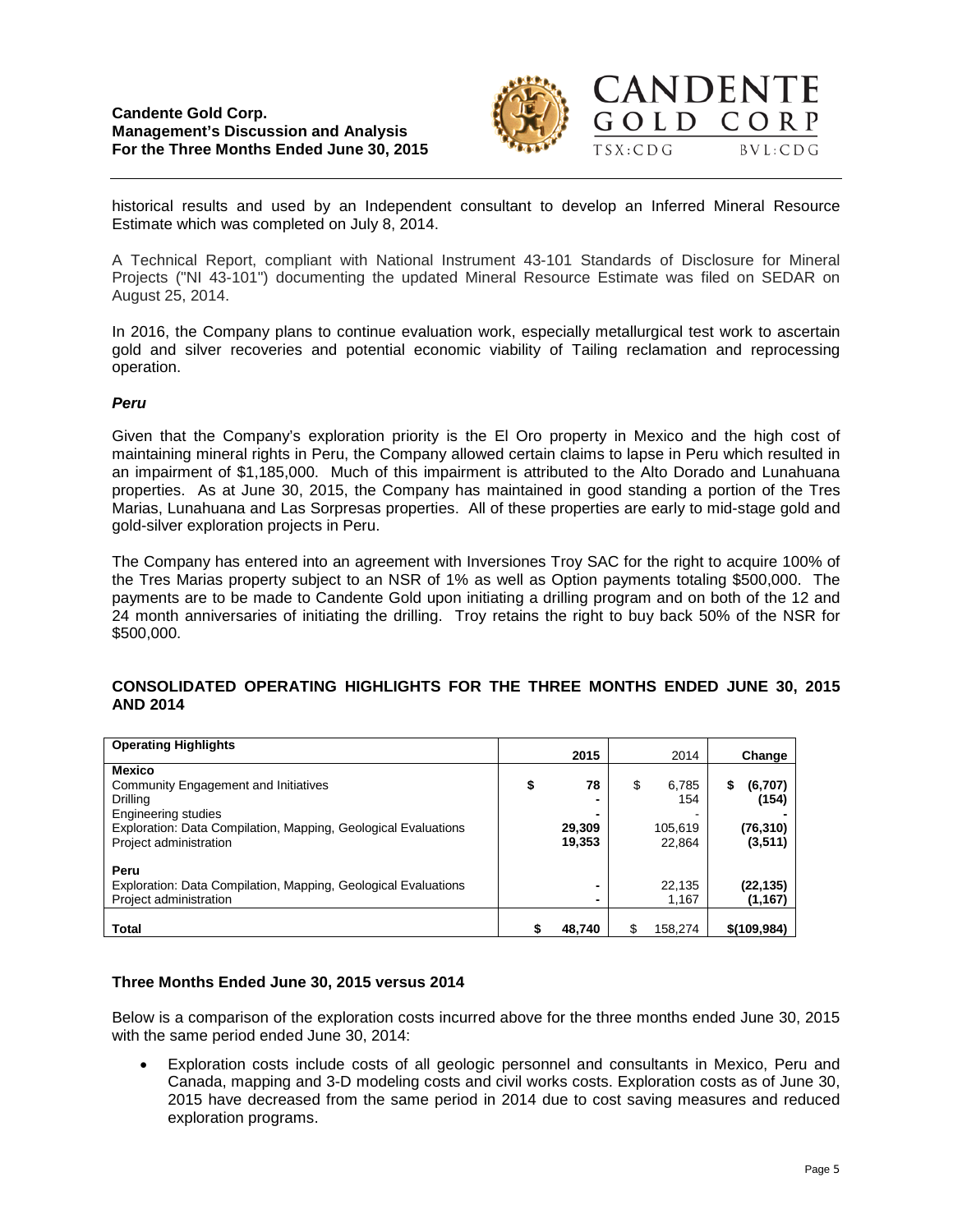

• Costs included in project administration are salaries for the staff on site at El Oro and the costs of maintaining the base camp operations at El Oro. These costs have decreased from the same period in 2015 because of the completion of the El Oro's exploration program in 2014.

#### **CONSOLIDATED FINANCIAL HIGHLIGHTS**

*Consolidated Financial Performance and Financial Position for the Three Months Ended June 30, 2015*

|                                                  | Interim Consolidated Statements of Financial Position |               |    |                |        |               |  |  |
|--------------------------------------------------|-------------------------------------------------------|---------------|----|----------------|--------|---------------|--|--|
|                                                  |                                                       | June 30, 2015 |    | March 31, 2015 |        | Change        |  |  |
| Cash and cash equivalents                        | \$                                                    | 38,918        | \$ | 194,760        | \$     | (155,842)     |  |  |
| Unproven mineral rights                          |                                                       |               |    |                |        |               |  |  |
| interest                                         | \$                                                    | 8,376,338     | \$ | 9,554,088      | \$     | (1, 177, 750) |  |  |
| <b>Total Assets</b>                              | \$                                                    | 8,533,269     | \$ | 9,855,697      | \$     | (1,322,428)   |  |  |
| <b>Share Capital</b>                             | \$                                                    | 23,804,489    | \$ | 23,804,489     | \$     |               |  |  |
|                                                  | June 30, 2015                                         |               |    | June 30, 2014  | Change |               |  |  |
| Net loss                                         | S                                                     | (1, 351, 132) | \$ | 472.862        | \$     | (878,270)     |  |  |
| Loss per share                                   | \$                                                    | 0.00          | \$ | 0.01           | \$     |               |  |  |
| Management fees, office<br>salaries and benefits | \$                                                    | 15,631        | \$ | 36,401         | \$     | (20,770)      |  |  |
| Share-based payments                             | \$                                                    | 8,029         | \$ | 17,937         | \$     | (9,908)       |  |  |
| Consulting                                       | \$                                                    | 14,519        | \$ | 2,752          | \$     | 11,767        |  |  |
| Regulatory and filing fees                       | \$                                                    | 15,206        | \$ | 15,739         | \$     | (533)         |  |  |
| Audit and tax advisory                           | \$                                                    |               | \$ | 23,000         | \$     | (23,000)      |  |  |

# **Three Months Ended June 30, 2015**

Total cash and cash equivalents as of June 30, 2015 decreased from March 31, 2015 by \$155,842 as a result of the Company's exploration expenditures (explained in the prior section of this MD&A) and cash paid for general and administration expenses (explained below) and unproven mineral right interest cash expenditures of \$1,250 during the three months ended June 30, 2015.

Total unproven mineral rights decreased by almost \$1.2 million as a result of the impairment recorded from the Company deciding to allow certain claims in Peru to lapse.

Total assets decreased from \$9,855,697 to \$8,533,269, a decrease of \$1,322,428. The decrease was mainly the result of the impairment recorded (explained above).

Net loss increased from the same period in 2014 by \$878,270, largely due to the impairment recorded, net of the decrease in exploration and general and administrative expenditures.

Below is an explanation of the variances of amounts included in total general and administrative expenses for the period ended June 30, 2015:

- Management fees, office salaries and benefits are personnel costs incurred at the Company's offices in Vancouver and Peru. These costs decreased by \$20,770 from the same period in 2014, as a result of a decrease of management personnel in Mexico and Peru.
- Share-based payment expense for the period ended June 30, 2014 was \$8,029. This was a decrease from the same period in 2014 of \$9,908 as a result of less options granted and vested during the three month period ended June 30, 2015 than for the same period in 2014.
- Consulting fees increased from the same period in 2014 by \$11,767 as a result of a consultant assisting with financial accounting and administrative functions in Canada. The services were previously provided by employees and internal management.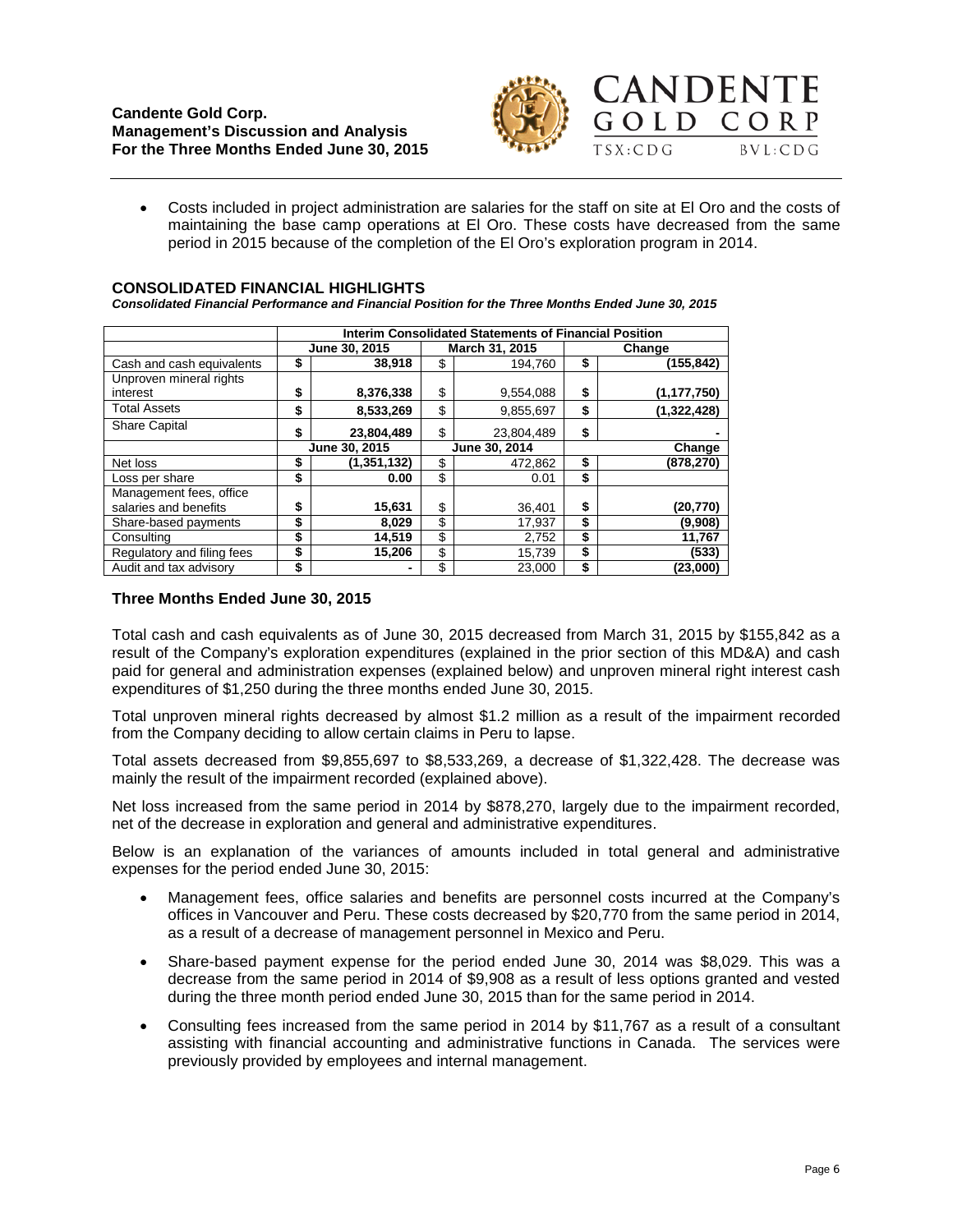

# **LIQUIDITY AND CAPITAL RESOURCES**

The following table summarizes the Company's cash flow activities for the three months ended June 30, 2015 and 2014:

|                                              |              | For the Three Months Ended<br><b>June 30,</b> |  | 2015 versus 2014 |        |           |  |
|----------------------------------------------|--------------|-----------------------------------------------|--|------------------|--------|-----------|--|
| <b>Cash Flow</b>                             |              | 2015<br>2014                                  |  |                  | Change |           |  |
| Used in Operating<br><b>Activities</b>       | \$           | (134,272)                                     |  | (195,165)        | \$     | 60,890    |  |
| Used in Investing<br>Activities              | \$           | (9,000)                                       |  | (17, 049)        | \$     | 8,049     |  |
| Provided from<br><b>Financing Activities</b> | \$           |                                               |  |                  | \$     |           |  |
| Cash beginning of<br>period                  | \$           | 194,760                                       |  | 329,617          | \$     | (134,857) |  |
| Cash end of period                           | 38,918<br>\$ |                                               |  | 108,682          | \$     | (69,764)  |  |

#### **OPERATING ACTIVITIES**

#### **2015 versus 2014**

Cash flows used in operating activities decreased from the same period in 2014 by \$60,890. The decrease was the result of a decrease in the loss for the period (excluding the non-cash impairment) of \$329,944 (explained above)

#### **INVESTING ACTIVITIES**

#### **2015 versus 2014**

Cash used for investing activities decreased from the same period in 2014 by \$8,049. The decrease was the result of larger acquisition costs paid in Peru last year compared to the three months ended June 30, 2015.

#### **FINANCING ACTIVITIES**

### **2015 versus 2014**

There was no change in cash provided by financing activities from the same period in 2014 as a result of no proceeds received from private placements or exercise of stock options.

### **CAPITAL RESOURCES AND LIQUIDITY OUTLOOK**

The Company's capital resources include existing cash and cash equivalents of \$38,918 and trade and other receivables of \$44,966. As at the current date, the cash position is approximately \$3,000. The Company anticipates that during 2016 it will continue to rely on the support of its vendors and creditors and will need to raise additional capital during fiscal 2016 to continue project development in Mexico and Peru.

The Company does not generate cash flows from operations and accordingly, Candente Gold will need to raise additional funds by entering into a joint venture agreement or through the issuance of securities or resource secured debt. Although, Candente Gold has been successful in raising funds in the past there can be no assurance Candente Gold will be able to raise sufficient funds in the future, in which case the Company may be unable to meet its obligations as they come due in the normal course of business. These factors may cast significant doubt regarding the Company's ability to continue as a going concern. Should Candente Gold be unable to realize its assets and discharge its liabilities in the normal course of business, the net realizable value of its assets may be materially less than the amounts on the statement of financial position.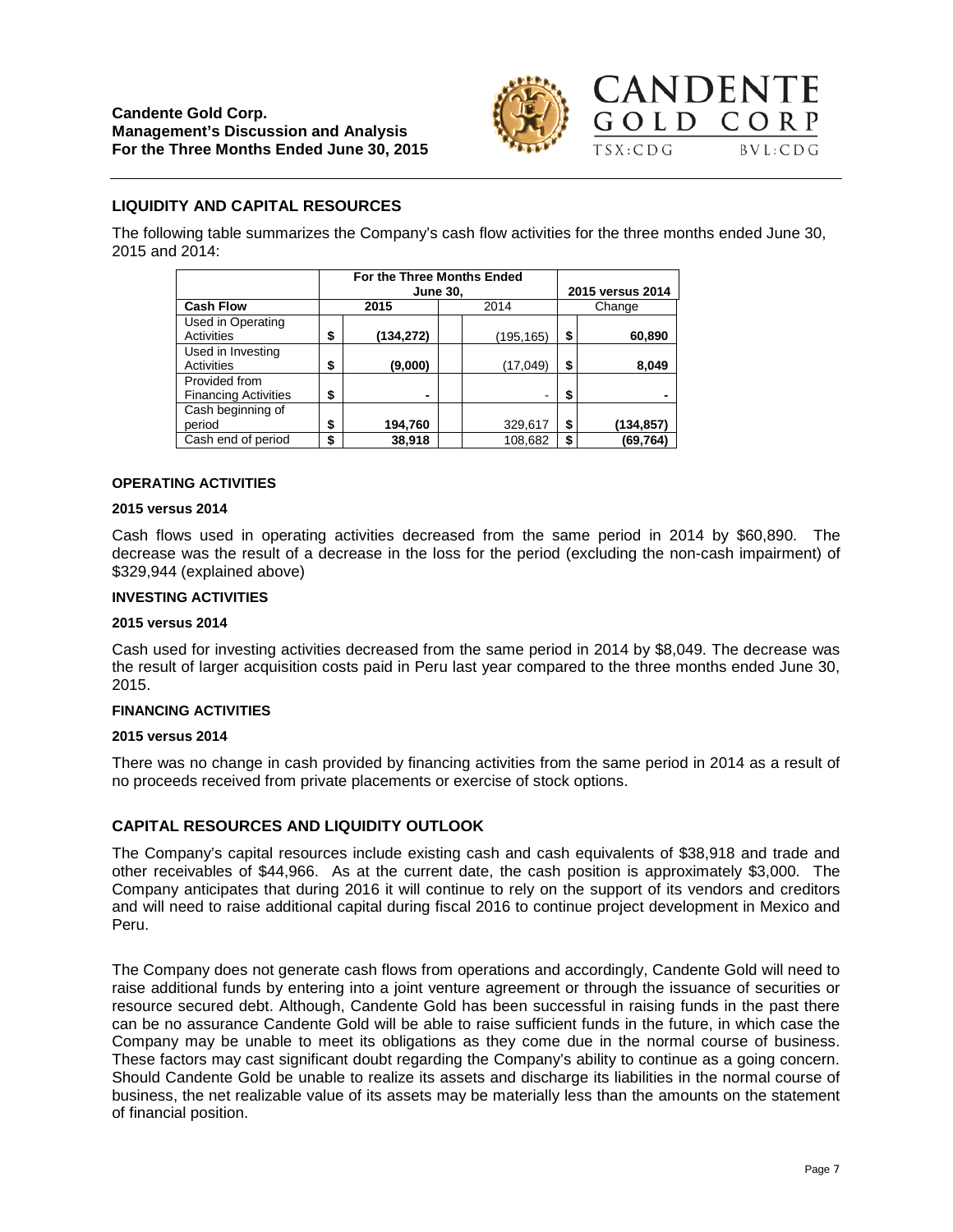

# **SHARE CAPITAL**

As of June 30, 2015 and August 14, 2015, the Company had 96,206,923 common shares outstanding.

As of August 14, 2015, the Company had 847,400 warrants outstanding and 5,295,000 outstanding share options. As of August 14, 2015, 2,985,000 share options are exercisable.

### **COMMITMENTS AND CONTINGENCIES**

The Company has no material or significant commitments or contingencies.

#### **RELATED PARTY TRANSACTIONS**

The Company's related parties consist of companies owned by executive officers and directors. The following is a list of the related parties that the Company enters into trading transactions with:

- Ridley Rocks Inc. Management and exploration fees
- SW Project Management Project management and exploration fees
- Michael Thicke Geological Consulting Inc. Exploration fees for member group of companies
- CJ Dong Consulting Inc. CFO and management fees starting November 29, 2013
- Candente Copper Corp. shared administrative expenses with a Company related by directors and management in common

The Company incurred the following fees and expenses in the normal course of operations for key management personnel for the 3 months ended June 30, 2015 and 2014. Expenses have been measured at the exchange amount that is determined on a cost recovery basis.

|                                                                        |   | Three months ended   |    |                  |  |  |
|------------------------------------------------------------------------|---|----------------------|----|------------------|--|--|
|                                                                        |   | <b>June 30, 2015</b> |    | June 30, 2014    |  |  |
| Salaries and management and<br>exploration fees<br>Share-based payment | S | 32,040<br>5,530      | \$ | 15,500<br>14,944 |  |  |
|                                                                        |   | 37.570               |    | 30,444           |  |  |

- Share-based payments are the fair value of options expensed to directors and key management personnel during the three months ended June 30, 2015 and 2014.
- The Company does not remunerate the directors of the Company unless its market capitalization is greater than \$75 million. During the three month period ended June 30, 2015 the Company paid \$nil in directors fees (2014 - \$nil).

Amounts due to related parties are unsecured, non-interest bearing and due on demand. Accounts payable at June 30, 2015 included approximately \$227,000 due to related parties (March 31, 2015 – \$215,000) and \$593,000 (March 31, 2015 - \$595,000) due to Candente Copper Corp., a shareholder of the Company.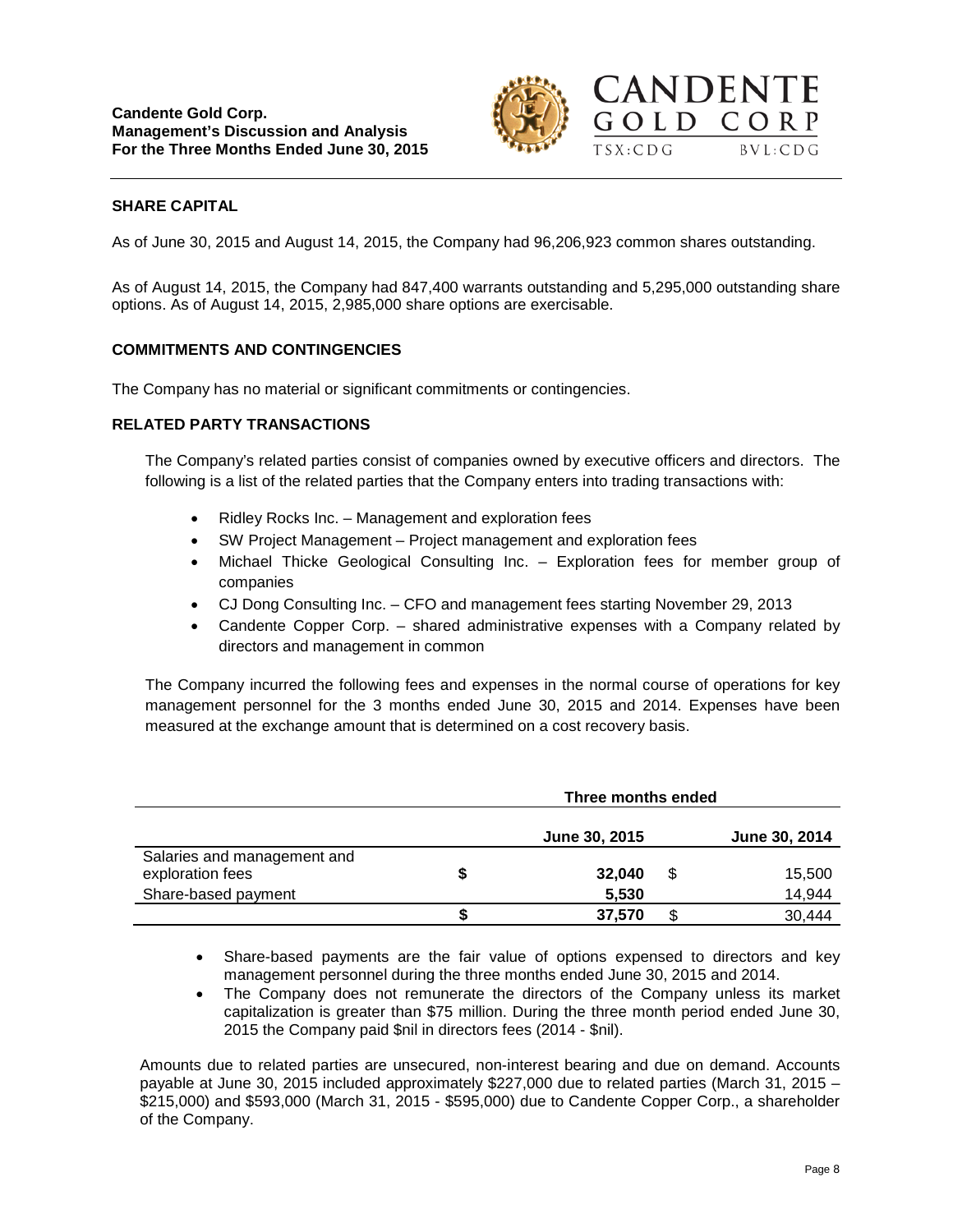

GOLD CORP

 $BVL:CDG$ 

 $TSX:CDG$ 

# **CRITICAL ACCOUNTING ESTIMATES AND JUDGEMENTS**

The Company's significant accounting policies are summarized in Note 3 of its interim consolidated financial statements for the three months ended June 30, 2015. The preparation of consolidated financial statements in accordance with IFRS requires management to select accounting policies and make estimates and judgments that may have a significant impact on the consolidated financial statements. The Company regularly reviews its estimates; however, actual amounts could differ from the estimates used and, accordingly, materially affect the results of operations.

- (a) Critical accounting estimates
	- i. Valuation of share-based payments and warrants

When options and warrants are issued, the Company calculates their estimated fair value using a Black-Scholes valuation model, which may not reflect the actual fair value on exercise. The Company uses its historical stock prices to determine volatility and historical exercise terms to determine expected lives to arrive at the inputs that are used in the valuation model to calculate the fair value of the option or warrant.

- (b) Critical accounting judgments
	- i. Going concern

Management assesses the Company's ability to continue as a going concern in relation to its ability to raise funds.

ii. Unproven mineral right interests

Unproven mineral rights interests, include the cost of acquiring licenses. The technical feasibility and commercial viability of extracting a mineral resource is considered to be determinable when proven reserves are determined to exist, the rights of tenure are current and it is considered probable that the costs will be recouped through successful development and exploitation of the area or alternatively by sale of the property. Management is required to exercise significant judgment in determining the timing of the determination of the technical and economic feasibility of the mineral resource. The Company considers both external and internal sources of information in assessing whether there are any indicators that unproven mineral right interests are impaired. Management has determined an impairment charge during the year ended March 31, 2015 of \$167,000 pertaining to acquisition costs associated with Peruvian mineral claims which were abandoned during the year. Based on the Company having no intention of abandoning the properties, the Company's assessment of its market capitalization and the Company's assessment of the fair value based on in-situ mineral content and other fair value less costs to sell measures, management has determined that there are no additional impairment charges at June 30, 2015.

iii. Functional currency

The functional currency of the Company and its subsidiaries is the currency of the primary economic environment in which the entity operates. Determination of functional currency may involve certain judgments to determine the primary economic environment in which the entity operates and the Company reconsiders its functional currency and that of its subsidiaries if there is a change in events and conditions which determined the primary economic environment.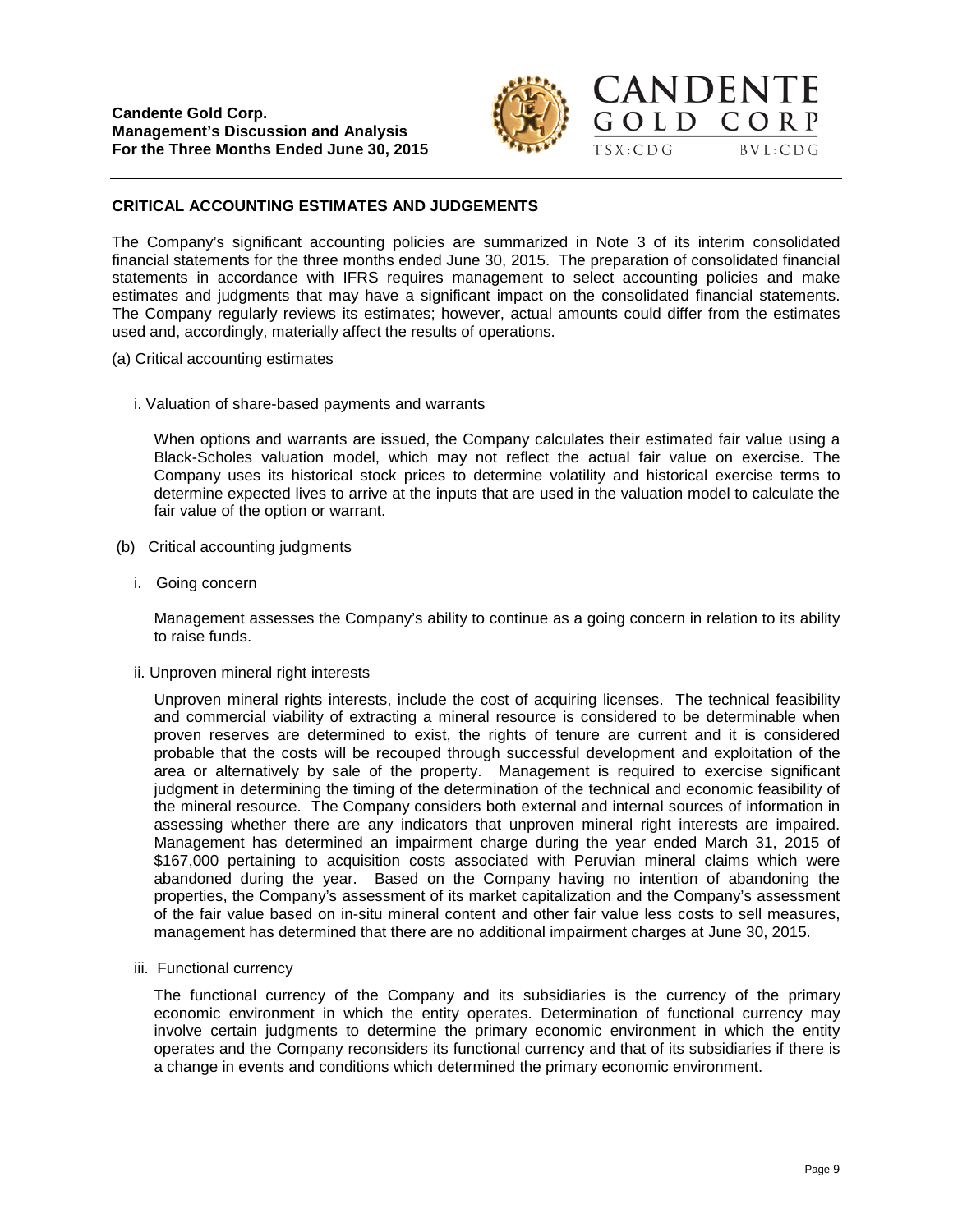

GOLD CORP

 $TSX:CDG$ 

 $BVL:CDG$ 

### **CONTROL MATTERS**

Disclosure controls and procedures are designed to provide reasonable assurance that material information is gathered and reported to senior management as is appropriate to permit timely decisions regarding public disclosure.

Management is reasonably confident that material information relating to the Company, including its consolidated subsidiaries, is being made known to senior management in a timely manner, and that the Company's disclosure controls and procedures are effective not only with respect to the Company's annual filing requirements but on an ongoing basis.

# **INTERNAL CONTROLS OVER FINANCIAL REPORTING ("ICFR")**

Internal control over financial reporting is a process designed to provide reasonable assurance regarding the reliability of financial reporting and the preparation of financial statements for external purposes in accordance with IFRS.

The Company's internal control over financial reporting includes policies and procedures that pertain to the maintenance of records that accurately and fairly reflect the additions to and dispositions of the assets of the Company; provide reasonable assurance that transactions are recorded as necessary to permit preparation of financial statements in accordance with IFRS and the Company's receipts and expenditures are made only in accordance with authorization of management and the Company's directors; and provide reasonable assurance regarding prevention or timely detection of unauthorized acquisition, use or disposition of the Company's assets that could have a material effect on the annual or interim financial statements.

Any system of internal controls over financial reporting, no matter how well designed, has inherent limitations. Therefore, even those systems determined to be effective can provide only reasonable assurance with respect to financial statement preparation and presentation.

An evaluation of the design effectiveness of the Company's internal controls over financial reporting was conducted as of June 30, 2015 by the Company's management. Based on this evaluation, the Company's CEO and CFO have concluded that the design, disclosure controls, procedures and the effectiveness of the Company's internal controls over financial reporting was and is effective.

There were no changes in the Company's internal control over financial reporting during the period from April 1, 2015 to June 30, 2015 that have materially affected, or are reasonably likely to affect, the Company's internal control over financial reporting.

### **RISK FACTORS**

The Company is subject to a number of significant risks due to the nature and the current stage of its business and the effect of worldwide economic conditions. Exploration of mineral properties involves a high degree of technical, financial and social risk. While discovery of a mineral deposit may result in substantial rewards, few exploration properties are ultimately developed into producing mines. Major expenditures may be required to establish resources and reserves by drilling, constructing mining and process facilities, developing metallurgical processes and extracting base and precious-metals from ore. It is impossible to ensure that the current exploration programs of the Company will result in profitable commercial mining operations.

Risk factors that should be taken into account in assessing the Company's activities and any investment in the Company include, but are not limited to, those listed below. Any one or more of these risk factors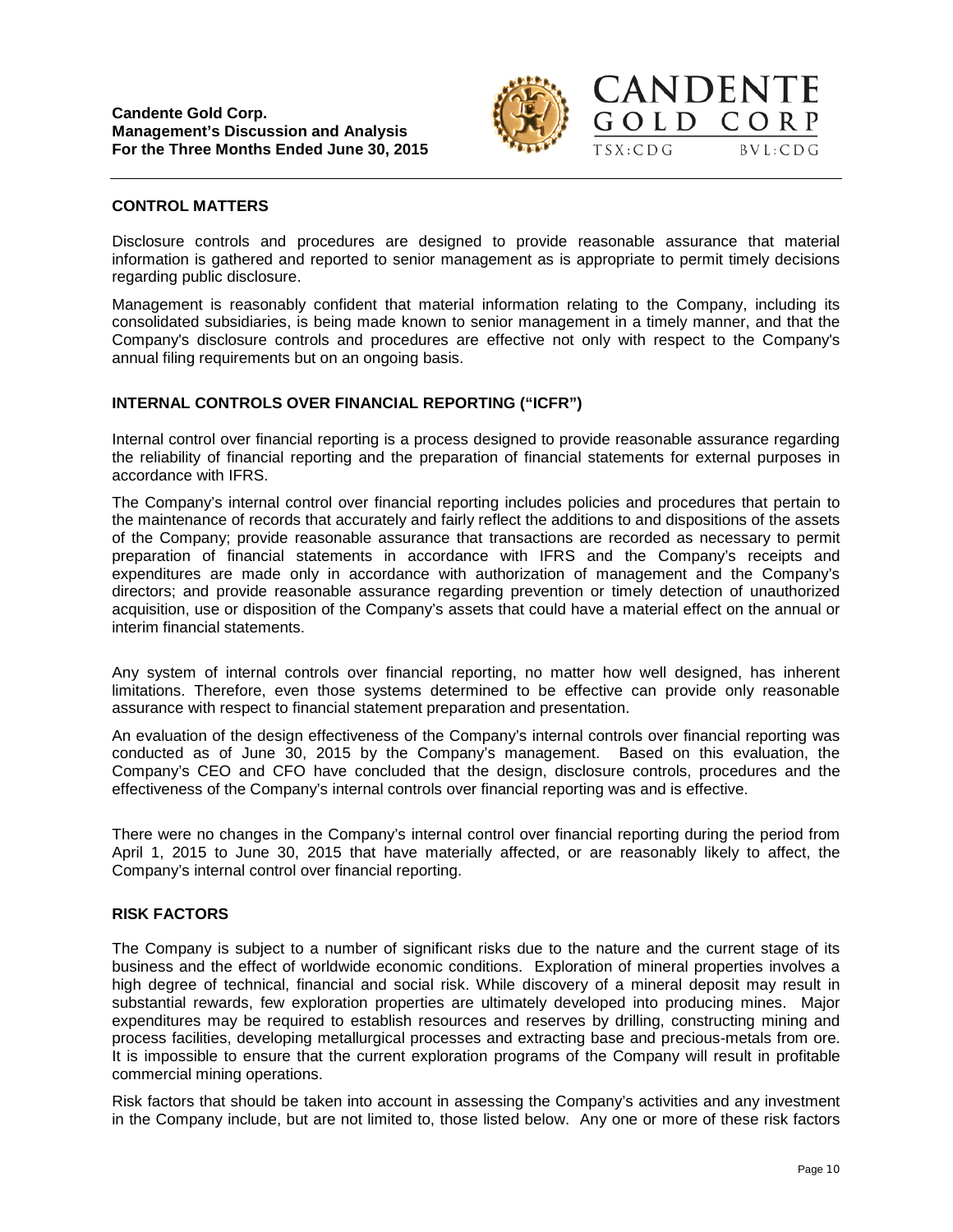

could have a material impact on the financial condition of the Company. This information, by its nature, is not all-inclusive and risk factors that have not been listed could have a material impact on the future financial condition of the Company.

# *Economic conditions may prevent the Company from obtaining the capital required to continue operations*

The Company's ability to continue operations is contingent on its ability to obtain additional financing. Equity market conditions, funding environments and the price of the Company's common shares may make it dilutive and difficult to raise funds by the sale of the Company's shares. An investment in the shares of a junior resource company is considered to be a high-risk investment. While the Company currently has the necessary cash resources to fund operations and exploration work at its properties for a period of at least one year, there is no assurance that financing will be available to the Company in future periods.

# *History of Losses*

The Company has incurred a net loss for the three months ended June 30, 2015 of \$1.4 million and is expected to continue to generate losses while it continues to be an exploration-stage company. The Company anticipates significant expenditures for its mineral exploration programs. Since most exploration projects do not result in the discovery of commercially productive mineral reserves and are ultimately expensed in full, the Company expects to report net losses into the foreseeable future.

The long-term profitability of the Company's operations will be in part directly related to the success of its exploration programs, which are affected by numerous factors including the cost of such programs, the amount of mineral resources or reserves discovered and fluctuations in the price of any minerals produced.

### *Dilution*

The Company does not generate any revenues from production and may not have sufficient financial resources to undertake by itself all of its planned exploration, feasibility and development programs. The Company has limited financial resources and has financed its operations primarily through the sale of securities such as common shares. The Company will need to continue its reliance on the sale of such securities for future financing, resulting in potential dilution to the Company's existing shareholders. The amount of additional funds required will depend largely on the success of the Company's exploration programs and extent of future development activities.

Further exploration programs will depend on the Company's ability to obtain additional financing which may not be available under favorable terms, if at all. If adequate financing is not available, the Company may not be able to commence or continue with its exploration and development programs or to meet minimum expenditure requirements to prevent the full or partial loss of its mineral properties. Also, failure to meet the Company's share of costs incurred under joint venture arrangements to which it is a party may result in a reduction of its interests in mineral properties. Furthermore, if other parties to such agreements do not meet their share of such costs, the Company may be unable to finance the cost required to complete the recommended programs.

### *No Known Mineral Reserves*

All of the Company's mineral properties are in the exploration stage and are without known mineral reserves. Although the Company may discover mineral reserves through its exploration programs, commercial production may not be warranted due to insufficient quantities. Development of any of the Company's properties will only follow upon obtaining satisfactory exploration results. However, few mineral properties that are explored are ultimately developed into producing mines.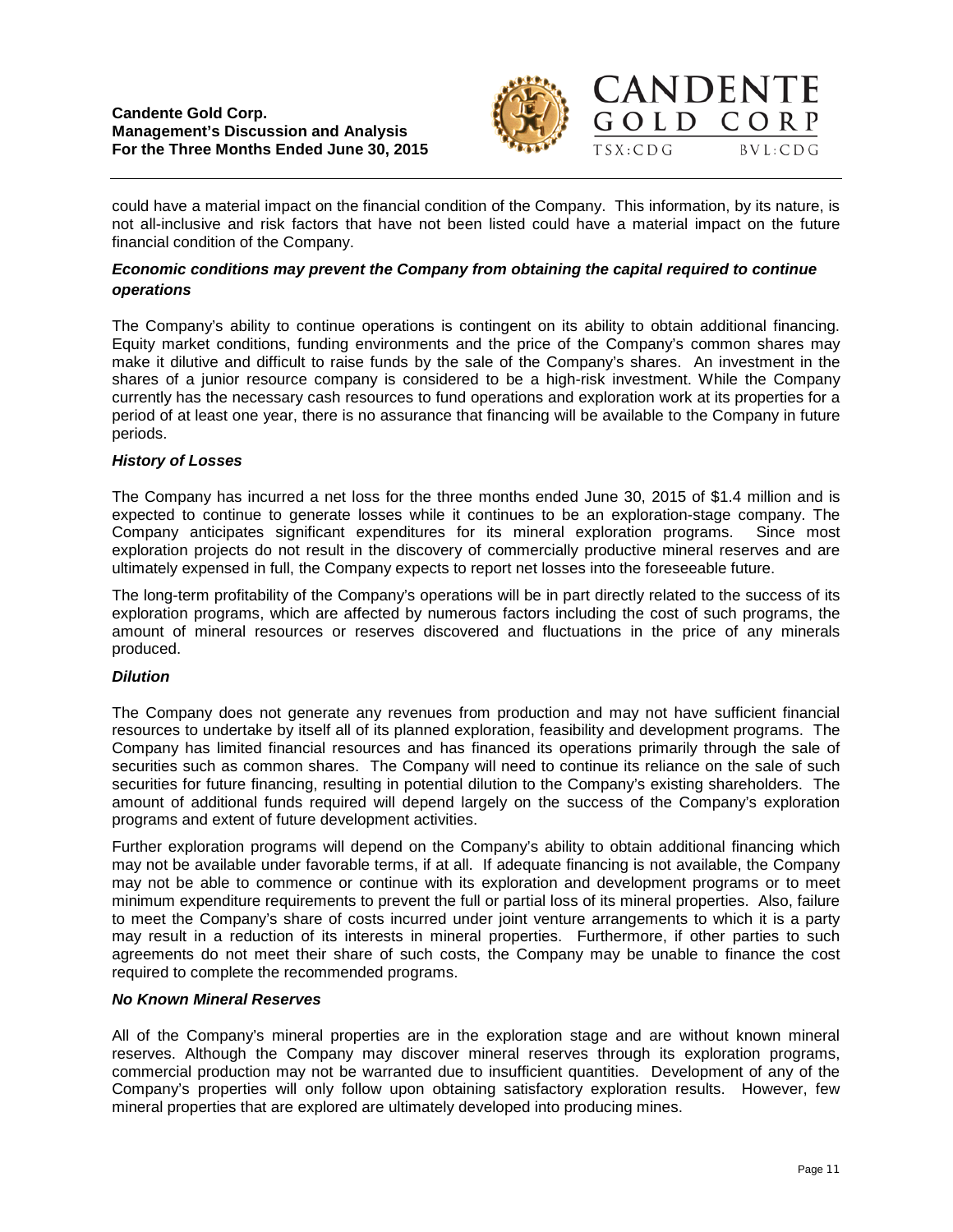



In the event a commercially productive mineral reserve is discovered, substantial expenditures are required to develop mineral reserves for production, development of metallurgical processes for extraction and to develop the mining and processing facilities and infrastructure at the production site. The marketability of any minerals discovered may be affected by numerous factors which are beyond the Company's control and which cannot be accurately predicted, such as market fluctuations, the proximity and capacity of milling facilities, mineral markets and processing equipment, and such other factors as government regulations, including regulations relating to royalties, allowable production, importing and exporting of minerals, and environmental protection. Depending on the price of minerals produced, the Company may determine that it is impractical to commence or continue commercial production.

# *Title to Mineral Properties*

The Company believes it has diligently investigated title to all of its mineral properties and, to the best of its knowledge, title to all properties are in good standing. However, the properties may be subject to prior unregistered agreements or transfers, which may affect the validity of the Company's ownership of such properties.

Although the Company has exercised the usual due diligence with respect to title to properties in which it has a material interest, title to such properties may be challenged or impugned in the future. The boundaries of the Company's mineral properties have not been surveyed and, therefore, the precise location and area of these mining properties may be in doubt. The Company makes a search of mining records in accordance with mining industry practices to confirm that it has acquired satisfactory title to its properties but does not obtain title insurance with respect to such properties. The possibility exists that title to one or more of its properties, particularly title to undeveloped properties, might be defective because of errors or omissions in the chain of title, including defects in conveyances and defects in locating or maintaining such claims. Should any defect in title be discovered by or disclosed to the Company, all reasonable steps would be taken to perfect title to the particular claims in question. The Company is not aware of any material defect in the title to its mineral properties.

A claim on any of the Company's mineral properties, especially if commercially productive mineral resources or reserves are located, could adversely affect the Company's long-term profitability as it may preclude entirely the economic development of a mineral property. Also, such a claim would affect the Company's current operations due to the high costs of defending against such claims and its impact on senior management's time.

### *Key Personnel*

The Company is dependent on a relatively small number of key personnel, the loss of any of whom could have an adverse effect on operations of the Company. The Company's success is dependent to a great degree on its ability to attract and retain qualified management personnel. Loss of such key personnel, through incapacity or otherwise, would require the Company to seek and retain other qualified personnel and could compromise the pace and success of exploration activities. The Company does not maintain key person insurance in the event of a loss of any such key personnel. Also, certain management personnel of the Company are officers and/or directors of other publicly-traded companies and can only devote part -time to the Company.

Additionally, the Company has relied on and is expected to continue relying upon consultants and others for exploration and development expertise. In the event a commercial mineral deposit is discovered on any of the Company's properties, the Company will likely require expertise of such consultants and others for the development and operation of a producing mine.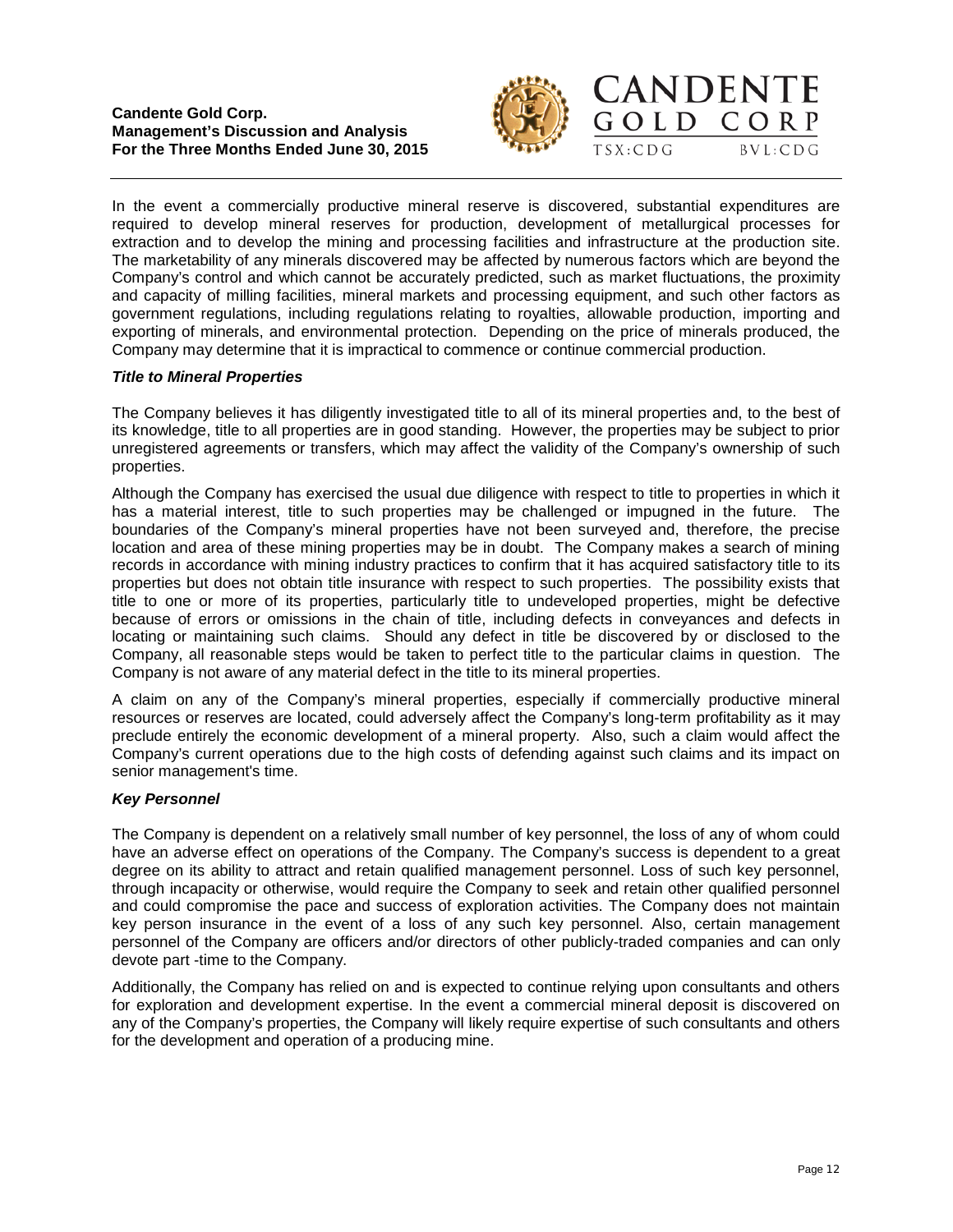

GOLD CORP

 $TSX:CDG$ 

 $BVL:CDG$ 

### *Competition*

The resource industry is intensively competitive in all of its phases, and the Company competes with many companies possessing much greater financial and technical research resources. Competition is particularly intense with respect to the acquisition of desirable undeveloped base-metal and preciousmetal properties. The principal competitive factors in the acquisition of such undeveloped properties include the staff and data necessary to identify, investigate and purchase such properties, and the financial resources necessary to acquire and develop such properties. Competition could adversely affect the Company's ability to acquire suitable prospects for exploration in the future.

#### *Industry Operating Hazards and Risks*

Mineral exploration and development involves many risks, including location of commercially productive mineral resources or reserves, which may not occur even with a combination of experience, knowledge and careful evaluation. The operations in which the Company has a direct or indirect interest will be subject to all the hazards and risks normally incidental to resource companies, any of which could result in work stoppages and damage to persons or property or the environment and possible legal liability for any and all damage. Fires, power outages, labour disruptions, flooding, explosions, cave-ins, landslides social disruptions, political instability and the inability to obtain suitable or adequate machinery, equipment or labour are some of the industry operating risks involved in the development and operation of mines and the conduct of exploration programs. Other risks include injury or loss of life, severe damage to or destruction of property, clean-up responsibilities, regulatory investigation and penalties and suspension of operations. The occurrence of any of these operating risks and hazards may have an adverse effect on the Company's financial condition and operations.

Although the Company will, when appropriate, secure liability insurance in an amount which it considers adequate, the nature of these risks is such that liabilities might exceed policy limits, the liability and hazards might not be insurable, or the Company might elect not to insure itself against such liabilities due to high premium costs or other reasons, in which event the Company could incur significant costs that may have a material adverse effect upon its financial condition and operations.

### *Government Regulations Political Climate*

Mineral exploration on the Company's properties are affected to varying degrees by: (i) government regulations relating to such matters as environmental protection, health, safety and labour; (ii) mining law reform; (iii) tax laws (iv) restrictions on production, price controls, and tax increases; (v) maintenance of claims; (vi) tenure; and (vii) expropriation of property through nationalization, requisition or confiscation. Any mineral exploration activities conducted by the Company, including commencement of production, require permits from governmental authorities and such operations are and will be governed by laws and regulations governing prospecting, mining, production, exports, taxes, labour standards, occupation health, waste disposal, toxic substances, land use, environmental protection, mine safety and other matters.

Companies engaged in the development and operation of mines and related facilities generally experience increased costs, and delays in development and/or production and other schedules as a result of the need to comply with applicable laws, regulations and permits. All permits required for the conduct of exploration, development and mining operations, including the construction of mining facilities, may not be obtainable by the Company on reasonable terms which would have an adverse effect on any mining project the Company might undertake. Additionally, failure to comply with applicable laws, regulations and permitting requirements may result in enforcement actions thereunder, including orders issued by regulatory or judicial authorities causing operations to cease or be curtailed, and may include corrective measures requiring capital expenditures, installation of additional equipment, or remedial actions. Parties engaged in mining exploration, development or operations may be required to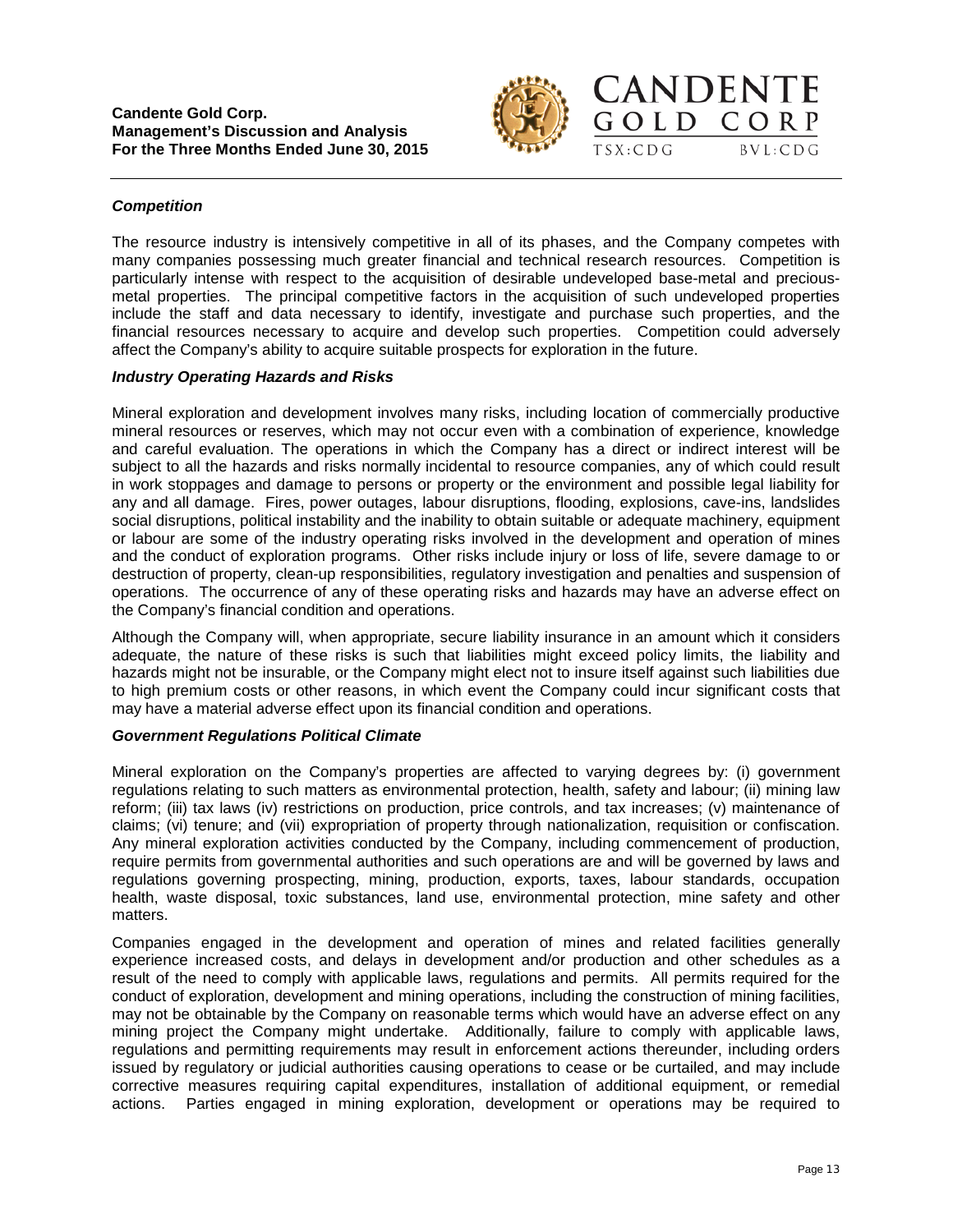



compensate those suffering loss or damage by reason of the mining activities and may have civil or criminal fines or penalties imposed for violations of applicable laws or regulations.

To the best of the Company's knowledge, the Company is and will be operating in compliance with all applicable social and legal regulations. However, amendments to current governmental laws and regulations affecting mining companies, or the more stringent application thereof, or shifts in political conditions or attitudes could adversely affect the Company's operations including the potential to curtail or cease exploration programs or to preclude entirely the economic viability of a mineral property. The extent of any future changes to governmental laws and regulations cannot be predicted or quantified, but it should be assumed that such laws and regulations will become more stringent in the future. Generally, new laws and regulations will result in increased compliance costs, including costs for obtaining permits, delays or fines resulting from loss of permits or failure to comply with the new requirements.

### *Social Climate*

Social acceptance to operate during the various stages of a mining project is an integral part of operating such that lack thereof provides a very real risk during the exploration, exploitation and closure stages of mine development. In addition, the fact that the means and tools to manage social acceptance are not an exact science adds to the level of risk.

The Company has established Corporate Social Responsibility policies and programs that includes:

- Regular communication with various members of the Community regarding their concerns and needs as well as our activities and objectives.
- Sustainable Development projects and alliances with International Non–Governmental Organizations ("NGOs") that are committed to improving the lives of families in under-developed regions.

The Company considers these initiatives as a foundation for building a positive and mutually beneficial long-term relationship with the various stakeholders in the project.

### *Environmental Liability*

Although the Company is not aware of any formal claims for damages related to any impact that its activities have had on the environment, it may become subject to such claims in the future. An environmental claim could adversely affect the Company's business due to the high costs of defending against such claims and its impact on senior management's time.

The Company conducts exploration activities in Peru. Such activities are subject to various laws, rules and regulations governing the protection of the environment. All phases of the Company's operations are subject to environmental regulation in the jurisdictions in which it operates. Environmental legislation is evolving in a manner which requires stricter standards and enforcement, increased fines and penalties for non-compliance, more stringent environmental assessments of proposed properties and a heightened degree of responsibility for companies and their officers, directors and employees.

Although the Company is committed to compliance with all environmental regulations currently applicable, environmental hazards may exist on the Company's mineral properties, which are not known to the Company at present, that have been caused by previous or existing owners or operators.

Also, environmental regulations may change in the future which could adversely affect the Company's activities including the potential to curtail or cease exploration programs or to preclude entirely the economic development of a mineral property. The extent of any future changes to environmental regulations cannot be predicted or quantified, but it should be assumed that such regulations will become more stringent in the future. Generally, new regulations will result in increased compliance costs,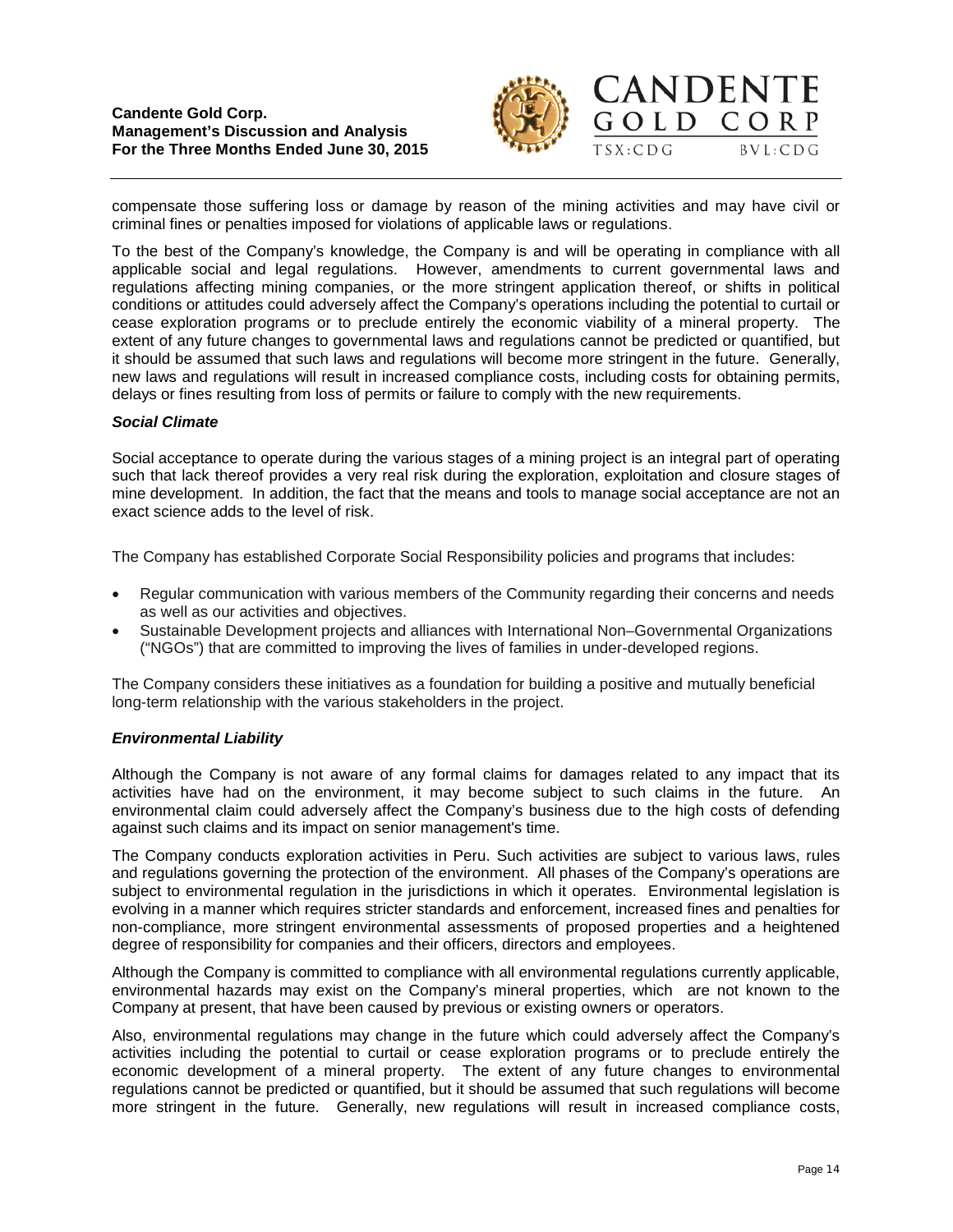

CORP

 $BVL:CDG$ 

including costs for obtaining permits, delays or fines resulting from loss of permits or failure to comply with the new regulations.

### *Fluctuations in Metal Prices*

Although the Company does not hold any known mineral reserves, its future revenues, if any, are expected to be in large part derived from the future mining and sale of base and precious metals or interests related thereto. The prices of these commodities have fluctuated widely, particularly in recent years, and are affected by numerous factors beyond the Company's control including international economic and political conditions, expectations of inflation, international currency exchange rates, interest rates, global or regional consumptive patterns, speculative activities, levels of supply and demand, increased production due to other new mine developments and improved mining and production methods, availability and costs of metal substitutes, metal stock levels maintained by producers and others and inventory carrying costs. The effect of these factors on the price of base and precious metals, and therefore the economic viability of the Company's operations, cannot be accurately predicted.

Depending on the price obtained for any minerals produced, the Company may determine that it is impractical to commence or continue commercial production.

Additional information, including the Company's most recent Annual Information Form, is available on SEDAR at [http://www.sedar.com](http://www.sedar.com/)